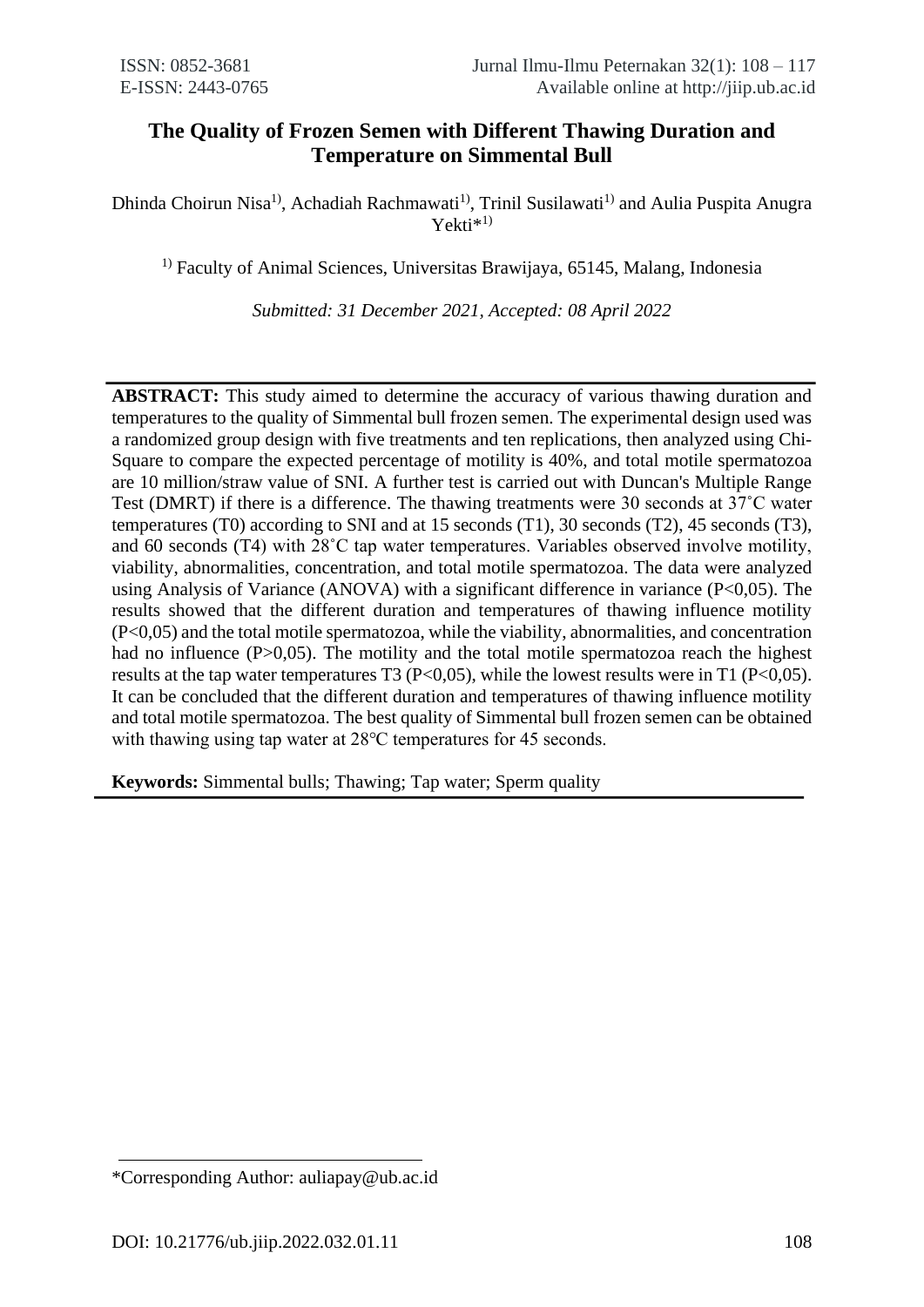# **INTRODUCTION**

Improvements in reproduction and livestock production are carried out in natural mating procedures and artificial insemination (AI). The advantage of artificial insemination is improving genetics and the livestock population (Yeste, Rodriguez, and Bonet, 2016). Various factors influence the success of AI, including the thawing technique. Thawing treatment is carried out by inseminator using various temperatures and duration. According to National Standardization Agency of Indonesia (2021), thawing must be performed at 37℃-38℃ in 29 seconds, while the minimum motility of post thawing spermatozoa is 40%. However, many inseminators find it challenging to provide warm water, so they use tap water with temperatures between 25℃-30℃. According to Sari (2019), tap water has a temperature of 28℃. The quality of spermatozoa after thawing is not well studied. Therefore, it is necessary to research the thawing technique with a suitable duration and temperature by using tap water to get quality spermatozoa after thawing with SNI. This study aims to determine the effect of the thawing technique on the quality of post-thawing spermatozoa.

## **MATERIALS AND METHODS**

The semen used were 50 frozen straw semen of Simmental bull produced by Singosari National AI Center Malang with batch code BBIB SINGOSARI SNI SIM SIGRA 61682 TT 0618.

The method was an experimental laboratory with the following treatments: thawing with warm water at 37℃ for 30 seconds (T0), thawing using cold water at 28℃ for 15 seconds (T1), thawing using cold water at 28℃ for 30 seconds (T2), thawing using cold water at 28℃ for 45 seconds (T3), and thawing using cold water at 28℃ for 60 seconds (T4).

## **Motility of Spermatozoa**

To determine the value of motility is done by dripping one drop of semen on the object glass. After that, it was observed using a microscope with 400x magnification. Motility is calculated in 5 fields of view (Sumarandi, et al., 2019). Determining the spermatozoa percentage is done by assessing the number of live and progressive moving spermatozoa with a percentage of 0-100% (Ratnawati, Isnaini, and Susilawati, 2019).

## **Viability of Spermatozoa**

Viability is obtained by dripping one drop of semen on the glass object and then mixing it with one drop of eosin-nigrosin. After that, it will be smeared using a glass object with 45 degrees deviation (Prastika, et al., 2018). Then it was observed by using a microscope with 400x magnification. The viability of spermatozoa was calculated with the formula:

$$
Viability = \frac{\text{total live spermatozoa}}{\text{total spermatozoa counted}} \times 100\%
$$

(Blegur, Nalley, and Hine, 2020).

# **Abnormality of Spermatozoa**

The percentage of abnormality was obtained by dropping one drop of semen at the object-glass, and then it was dripped with eosin-nigrosin dye and smeared in 45 degrees. Then, it was observed using a microscope with 400x magnification and then calculated using the formula:

Abnormality = total abnormal spermatozoa  $\frac{1}{2}$ total spermatozoa counted  $\times 100\%$ 

(Adnyani, Sumarandi, and Sarini, 2018).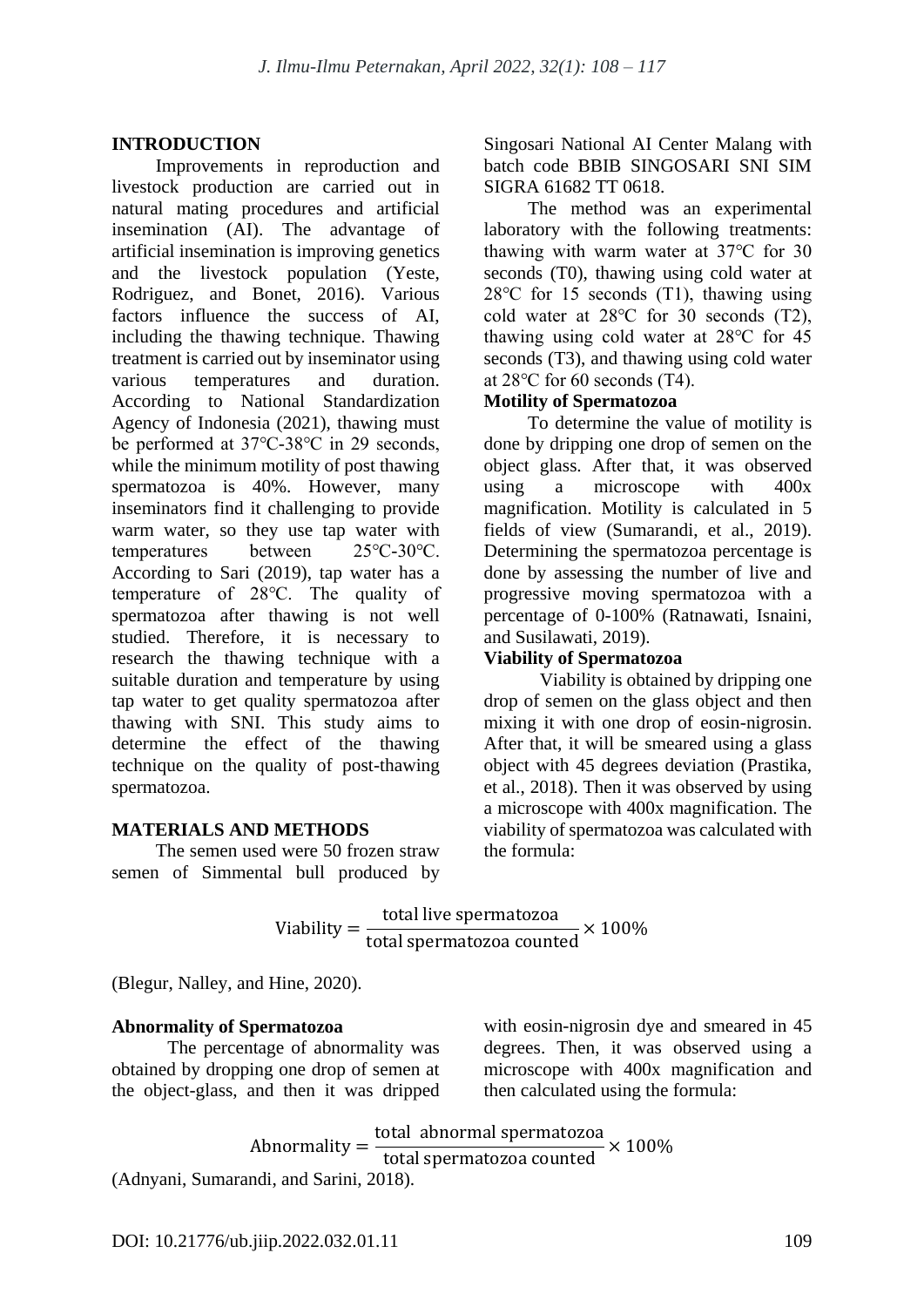#### **Concentration of Spermatozoa**

The concentration of spermatozoa can be determined by taking 10µl of semen using a micropipette. Then, add 990µl NaCl 3% homogenized for 2-3 minutes. After that, the cover glass will be placed on top of the Neubauer chamber, then dripped one drop on each side of the top and the bottom side. Then, spermatozoa were counted from 5 boxes on the upper right and left corners, the lower right and left, and the middle. To calculate the number of spermatozoa using the formula:

# Concentration =  $N \times 5 \times$  diluent factor  $\times$  10.000

Description:

 $N =$  mean number of spermatozoa in chamber

 $5 = 5$  box count (correction factor)

 $FP = diluent factor (1:100)$ 

10,000 = Neubauer chamber depth of 0.0001 ml/neubauer chamber (correction factor) (Mahendra, Samsudewa, and Ondho, 2018).

#### **Total Motile Spermatozoa**

The total motile of spermatozoa is calculated from the multiply spermatozoa concentration with spermatozoa motility (Adhyatma, Isnaini, and Nuryadi, 2013). The total motile of spermatozoa was calculated after the percentage data of individual motility and spermatozoa concentration (million/straw) was obtained, then it can be calculated using the following formulation:

#### $TMS =$  Concentration of spermatozoa  $\times$  Individual Motility of Spermatozoa

(Susilawati, 2013).

## **Statistic Analysis**

The experimental design used was a randomized block design with five treatments and ten replications as a block. If there is a difference, further test is carried out with Duncan's Multiple Range Test (DMRT). Then, analyzed using Chi-Square as a comparison with the expected value of SNI. The first factor is thawing temperature, and the second factor is thawing duration.

Observed variables include motility, viability, abnormality, concentration, and total motile spermatozoa.

#### **RESULT AND DISCUSSION 1. Individual Motility of Spermatozoa**

Table 1 shows the result of microscopic observations: the quality of post-thawing frozen semen Simmental bull spermatozoa with T0, T1, T2, T3, and T4 treatments.

|  | Tabel 1. The average results of the post thawing frozen semen quality test |  |  |
|--|----------------------------------------------------------------------------|--|--|
|  |                                                                            |  |  |

| Treatment      | Individual<br>Motility<br>$(\%)$ | Viability<br>(% ) | Abnormality<br>$(\% )$ | Concentration<br>(Million/Straw) | <b>Total Motile</b><br>Spermatozoa<br>(Million/Straw) |
|----------------|----------------------------------|-------------------|------------------------|----------------------------------|-------------------------------------------------------|
| T <sub>0</sub> | $55.2 \pm 3.9^e$                 | $69.0 \pm 7.9$    | $8.5 \pm 3.1$          | $24.5 \pm 5.0$                   | $13.5 \pm 2.6^{\circ}$                                |
| T1             | $33.4 \pm 3.0^a$                 | $69.4 \pm 11.8$   | $4.7 \pm 2.3$          | $20.8 \pm 4.7$                   | $7.0 \pm 1.8^{\text{a}}$                              |
| T2             | $41.5 \pm 2.9^b$                 | $63.0 \pm 2.5$    | $5.8 \pm 1.3$          | $28.3 \pm 6.0$                   | $11.7 \pm 2.7$ <sup>bc</sup>                          |
| T <sub>3</sub> | $50.8 \pm 4.0^d$                 | $65.8 \pm 6.1$    | $7.5 \pm 3.3$          | $26.3 \pm 5.3$                   | $13.4 \pm 3.1^{\circ}$                                |
| T <sub>4</sub> | $46.0 \pm 5.3^{\circ}$           | $65.5 \pm 8.6$    | $6.9 \pm 3.4$          | $27.9 \pm 9.9$                   | $12.8 \pm 4.8^{\circ}$                                |

Description: Different notation shows a significant difference  $(P<0.05)$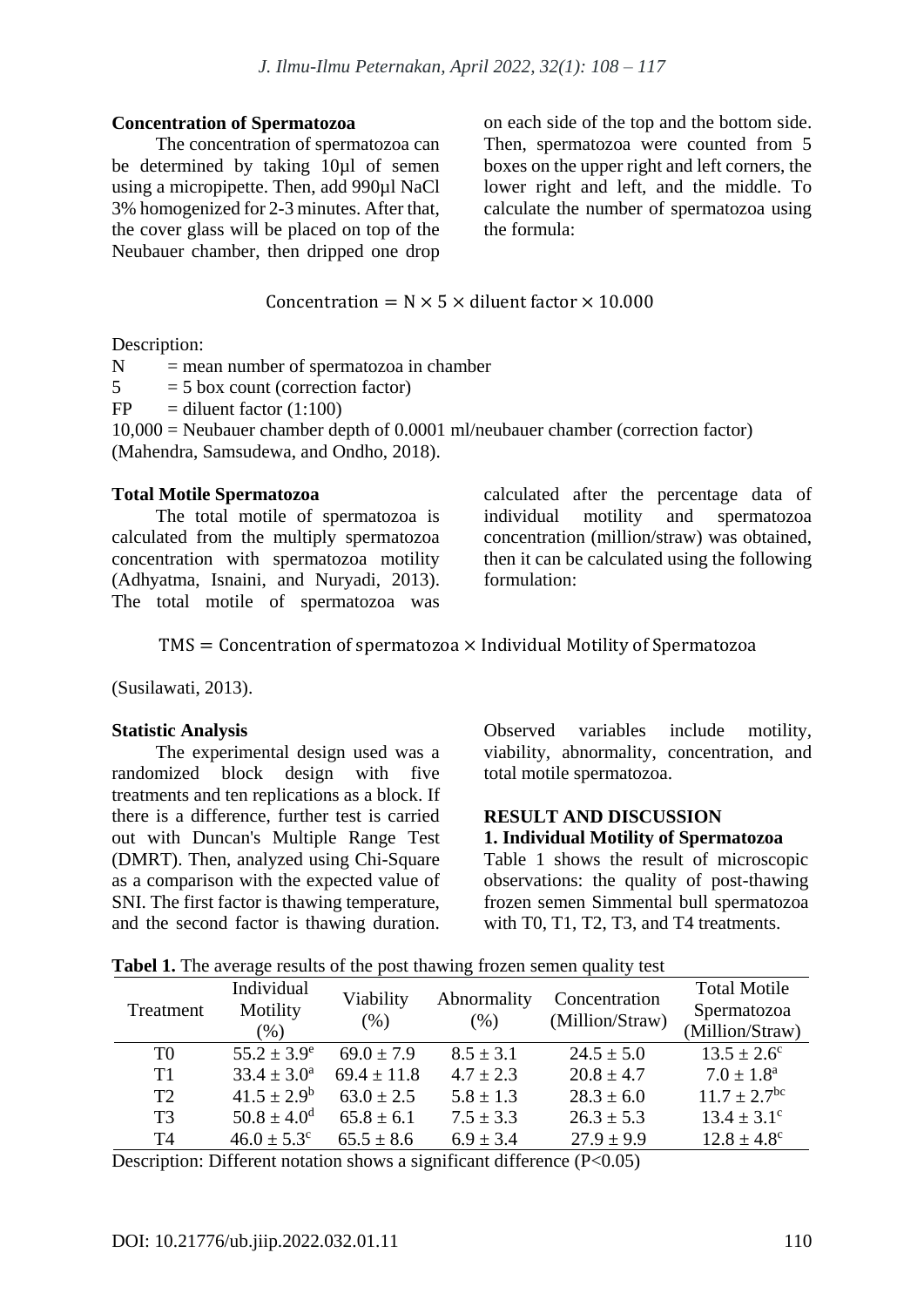Based on Table 1. the interaction between 2 factors had a significant effect (P<0.01) on the individual motility and total motile spermatozoa. In contrast, the interaction of the two factors on viability, abnormality, and concentration had no significant effect  $(P>0.05)$ . According to SNI 4869-1:2021, the frozen semen must have a 40% minimum of spermatozoa post thawing. Based on the result of the study in table 1, the best motility average is 55,2% $\pm$ 3,9% at the control treatment (T0). In contrast, the best motility average from thawing treatment using tap water is 50,8%±4,0% (T3).

The result of statistical analysis showed that the frozen semen treatment had a significant difference (P<0.05) in individual motility. Nalley, Pratama, and Arifiantini (2016) mention that the motility parameter was observed from the movement speed of individual spermatozoa moving forward, which was expressed in a score. The minimum score for good semen quality is 2. Due to the influence of the treatment on the motility of individual spermatozoa, Duncan's multiple-distance further test was carried out. The results of Duncan's test showed that the control treatment (T0) had a significant effect on the percentage of individual motility of post-thawing frozen semen of Simmental bull. Meanwhile, all replicates had the same effect on the individual motility percentage of post-thawing frozen semen of Simmental bull. Then the results of statistical analysis using Chi-Square showed that at T0 and T3, the percentage of individual motility was higher than the expected value. While at T1, T2, and T4, the percentage of individual motility was close to even lower than the expected value.

The observation results showed that the motility of individual spermatozoa decreased when using different water and temperatures and duration from SNI. The wrong water temperatures and duration can cause the optimal miss point of spermatozoa to move progressively. The motility of spermatozoa post thawing can decrease if there is an error in determining the thawing method's standard, duration, and temperature (Susilawati, 2013). Spermatozoa began to live again after the treatments. However, the longer duration, the higher the metabolism activity, which needs more energy. The lactic acid production will increase inside spermatozoa, which is toxic, so it will reduce the movement momentum until death occurs. Spermatozoa activity requires ATP.



**Figure 1.** The average of spermatozoa individual motility

The use of ATP is controlled by endogenous levels and Adenosine Monophosphate (cAMP), so it influences the motility of spermatozoa (Susilawati, 2011). ATP is a source of energy for cells

that are produced through biochemistry in mitochondria. According to Salim, Susilawati, and Wahyuningsih (2012), the increase of free radicals such as Reactive Oxygen Species (ROS) can cause damage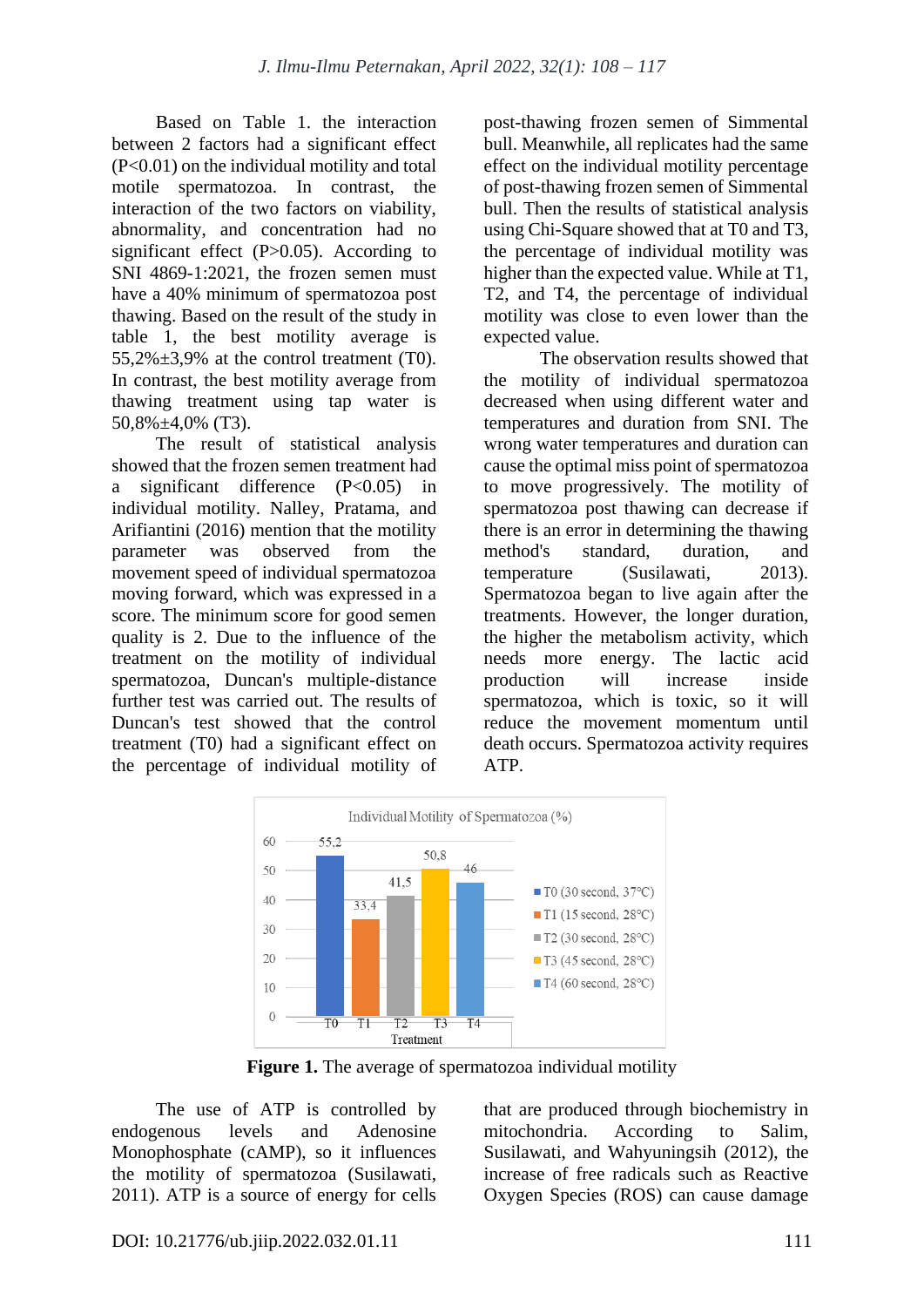to the mitochondrial membrane structure that can cause apoptosis or physiological cell death due to changes in morphology and cell biochemistry. If the function of the cell membrane has a problem, the ability of the cell to synthesize ATP will decrease, which then affects the optimal point of moving spermatozoa.

Picture 1 showed that the lower the thawing temperature, the longer duration required than the standard duration from SNI at its optimal point. However, the results showed that the controlled treatments and the treatment that has been adjusted to field conditions were still better than the treatments based on SNI standards, with a 4,4% decrease from the best treatments.

## **2. Viability of Spermatozoa**

The result of statistical analysis showed that the two factors in the thawing treatments had no significant effect (P>0,05) on spermatozoa viability, so no further DMRT test was carried out. Spermatozoa viability above 70% is excellent because the viability percentage must be higher than the motility percentage (Nugroho, Susilawati, and Wahjuningsih, 2014). According to Garner and Hafez (2000), the viability of frozen spermatozoa after the thawing process is 60% minimum up to 75%. The study showed that the highest percentage of viability is  $69,4\% \pm$ 11,8% (T1), while the lowest percentage is 63%  $\pm$  2,1% (T2). The lower total live spermatozoa indicate that the quality of semen is getting worse.

The viability observations in picture 2 show that T0 is different from T2, even though it uses the same time duration. The percentage of viability of T0  $(P>0.05)$  was 69.0% ± 7.9%, but T2 (P>0.05) only reached  $63.0\% \pm 2.5\%$ , much lower with a difference of 6%. While the treatment T0  $(P> 0.05)$  with T3  $(P> 0.05)$  gave different results, with a difference of 3.2%. Observations showed that the control treatment (T0) was lower than T1, but T4 was lower than the control (T0). This shows that determining the viability of many factors can influence, so the results shown can be different. The time and thawing temperature factor in all treatments did not significantly affect the viability percentage to below. Five treatments showed the appropriate viability, which was >60%, it could still be used for AI. Thawing time and temperature do not cause extreme changes.



**Figure 2.** The average of spermatozoa viability

The pressure of preparation when make a smear can affect the viability of spermatozoa. The too intense pressure can damage the spermatozoa membrane, indicating it is damaged. In addition, the short thawing duration causes the metabolism of spermatozoa cells that are not optimal, and lactic acid has not fully increased. Hence, the viability of cells is still high. Increased activity can cause fatty acids to be high due to chemical interactions, namely lipid peroxidation. Protein lipids and carbohydrates are constituents of cell membranes, so if there is an inappropriate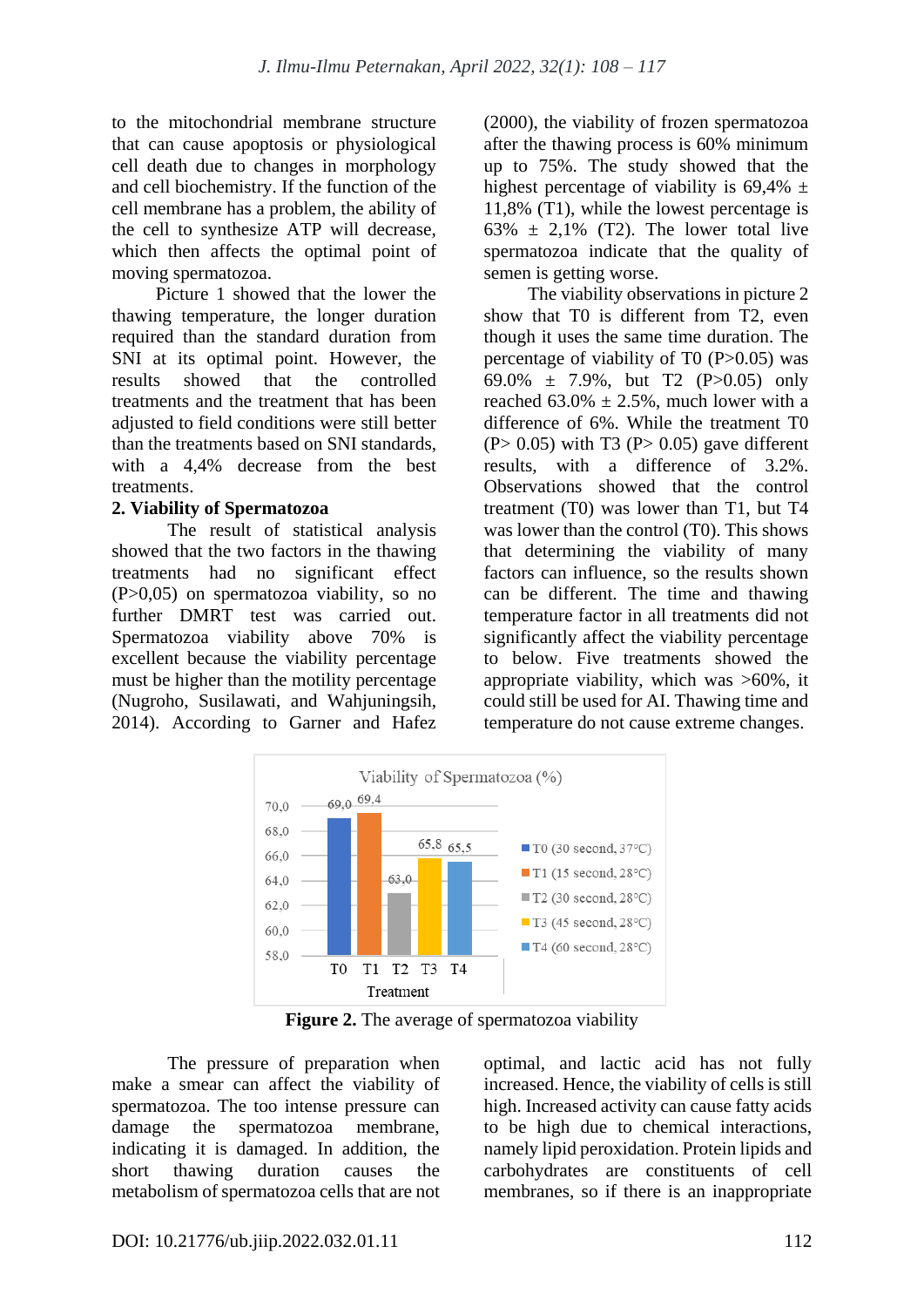extracellular influence, it can cause the death of spermatozoa. Spermatozoa discoloration is influenced by cell damage due to handling during thawing and genetic damage. Spermatozoa with redheads are classified as dead spermatozoa, while spermatozoa with transparent or colorless heads are classified as live spermatozoa (Fitrik and Supartini, 2012). Spermatozoa that absorb color indicate that the cell has died because the acrosome cells are not working properly to reject other substances that enter the sperm cell (Rohmah, Santoso, and Zayadi, 2020). Spermatozoa membranes that are still goodwill prevent foreign substances from entering the cell.

#### **3. Abnormality of Spermatozoa**

The results of the analysis showed that the two factors in the thawing treatment had no significant effect (P>0.05) on spermatozoa abnormalities, so further DMRT testing was not carried out. According to Das, et al., (2020), frozen semen has a maximum abnormality proportion of 20%. Based on the study results in table 1, the best percentage of abnormalities in thawing treatment using tap water is  $4.8\% \pm 2.2\%$  (T1), while the highest proportion is  $7.3\% \pm 3.2\%$  (T3). The higher the percentage, the lower the semen quality. High abnormality indicates many levels of damage or disproportionate proportions of spermatozoa.

The tail is present in spermatozoa due to osmotic pressure at the time of dilution of semen and cold shock during the cooling treatment process in semen (Sugiarto, Susilawati, and Wahyuningsih, 2014). Severed tails in spermatozoa were caused by two assumptions, the first because of an error when make a smear that was too harsh or pressing. At the same time, the second assumption is a detached spermatozoa acrosome (Sades, Isnaini, and Wahiuningsih, 2016).

It can be seen that the factor of thawing time and the temperature does not have a significant effect on spermatozoa abnormalities. Many other factors affect the viability of spermatozoa post thawing. This is confirmed again by picture 3, which shows fluctuating or inconsistent results. The results obtained are still in the good category because the average percentage of abnormalities is  $\leq$ 20%, so it is feasible to use artificial insemination.





# **4. Concentration of Spermatozoa**

The statistical analysis results showed that the length of time and temperature had no significant effect (P>0.05) on the concentration of spermatozoa, so no further DMRT test was carried out. According to the National Standards Agency in SNI 4869-1:2021, the minimum standard of spermatozoa concentration is 25 million per dose. The Chi-Square test results showed that the concentration of spermatozoa per straw in T2, T3, and T4 was above the expected value of 25 million/straw, while T0 and T1 were below the expected value of 25 million/straw.

Based on the research, results in table 1 and picture 4 showed the highest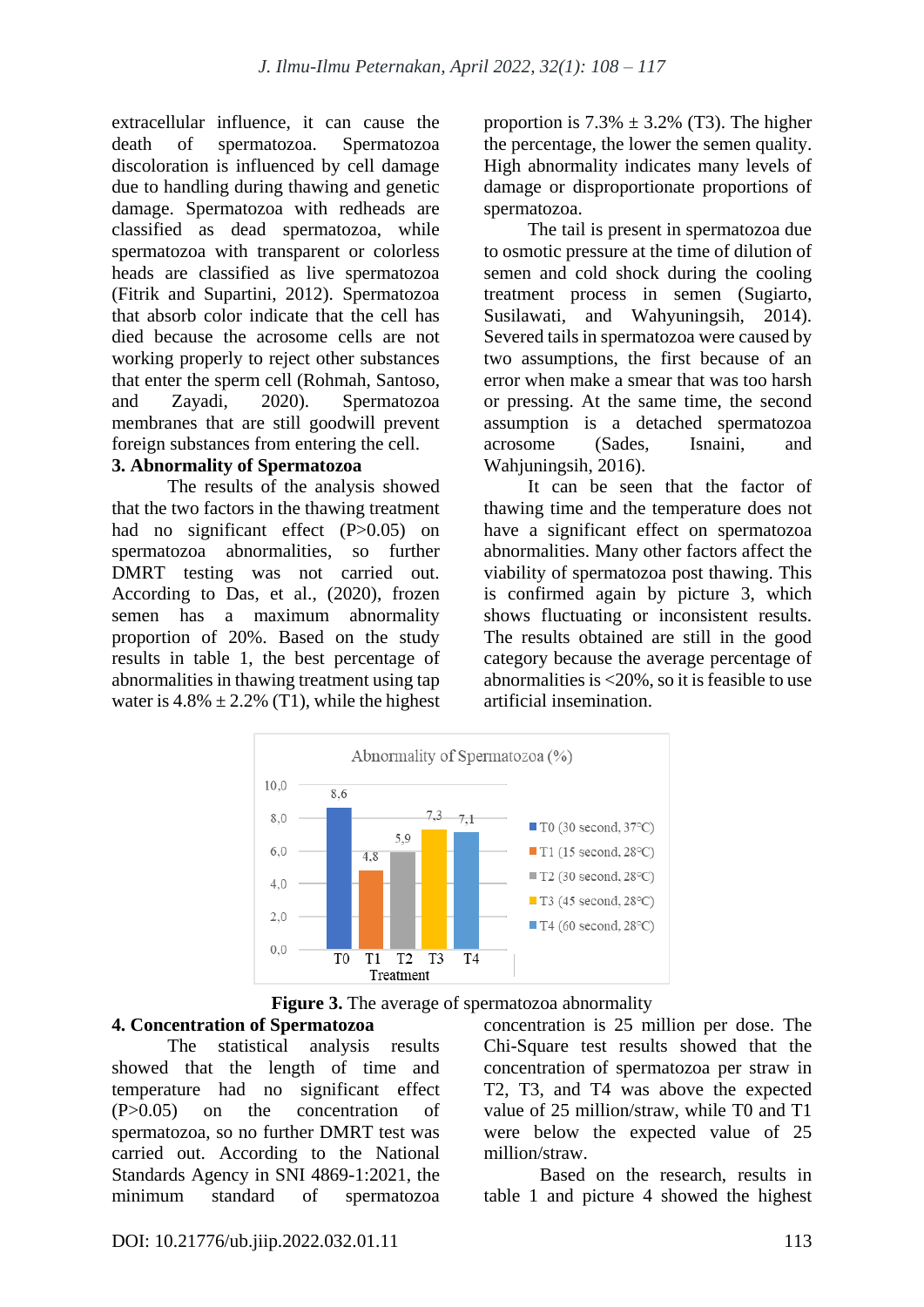concentration of frozen semen (T2), while the lowest concentration of spermatozoa is 20,8±4,7 million/straw. T0 and T1 have an average below the standard, while T2, T3, T4 have an average above the standard. In the observation results, the control, which should have a standard according to SNI, was after the quality test gave different results. This indicates that the thawing time and temperature factors did not affect the concentration of spermatozoa. The concentration of spermatozoa can be affected by the volume of semen. The higher the volume of semen it will be directly proportional to the number of spermatozoa (Nyuwita, Susilawati, and Isnaini, 2015). The concentration of spermatozoa in the straws can be different, which is forgotten because during the dilution process, the inclusion of semen in the straws is not evenly distributed. However, in one production, the possibility that differences in the concentration of spermatozoa in each straw could occur.



**Figure 4.** The average of spermatozoa concentration

Spermatozoa concentration is one of the factors supporting fertilization. Although there is only one spermatozoa cell in the fertilization process that can penetrate the zona pellucida and the ovum cell membrane, a standard number of spermatozoa is still required. This is so that the possibility of surviving spermatozoa while traveling to the fallopian tube for fertilization can be greater. When traveling to the fallopian tube, Spermatozoa require a large amount of energy so that the metabolism of spermatozoa cells will increase. Increased metabolism will produce high lactic acid, killing the spermatozoa cells themselves. Many are trapped in the cervical crypt mucosal folds (Yekti, et al., 2017).

## **5. Total Motile Spermatozoa**

The analysis results showed that the frozen semen treatment for the Simmental bull had a significant difference  $(P<0.05)$  in the total motile spermatozoa. Duncan's test results show that T0, T3, and T4 significantly affected the total percentage of motile spermatozoa frozen semen of Simmental bull post thawing. However, the effect did not show any difference with T2. Meanwhile, all replicates had the same effect on the percentage of total motile spermatozoa in frozen semen of Simmental bull post thawing. Total Sperm Motility or TSM calculates the number of motile spermatozoa by multiplying the motility of individual spermatozoa by the total number of spermatozoa (Adhyatma, Isnaini, and Nuryadi, 2013).

In the Chi-Square test, the expected value of the total motile spermatozoa is about 10 million/straw from the SNI provisions, at T0, T3, and T4 the total spermatozoa were higher than the expected value. While in T1 and T2, the results are lower and closer to the expected value. Based on the research in table 1, shows that the highest number of motile spermatozoa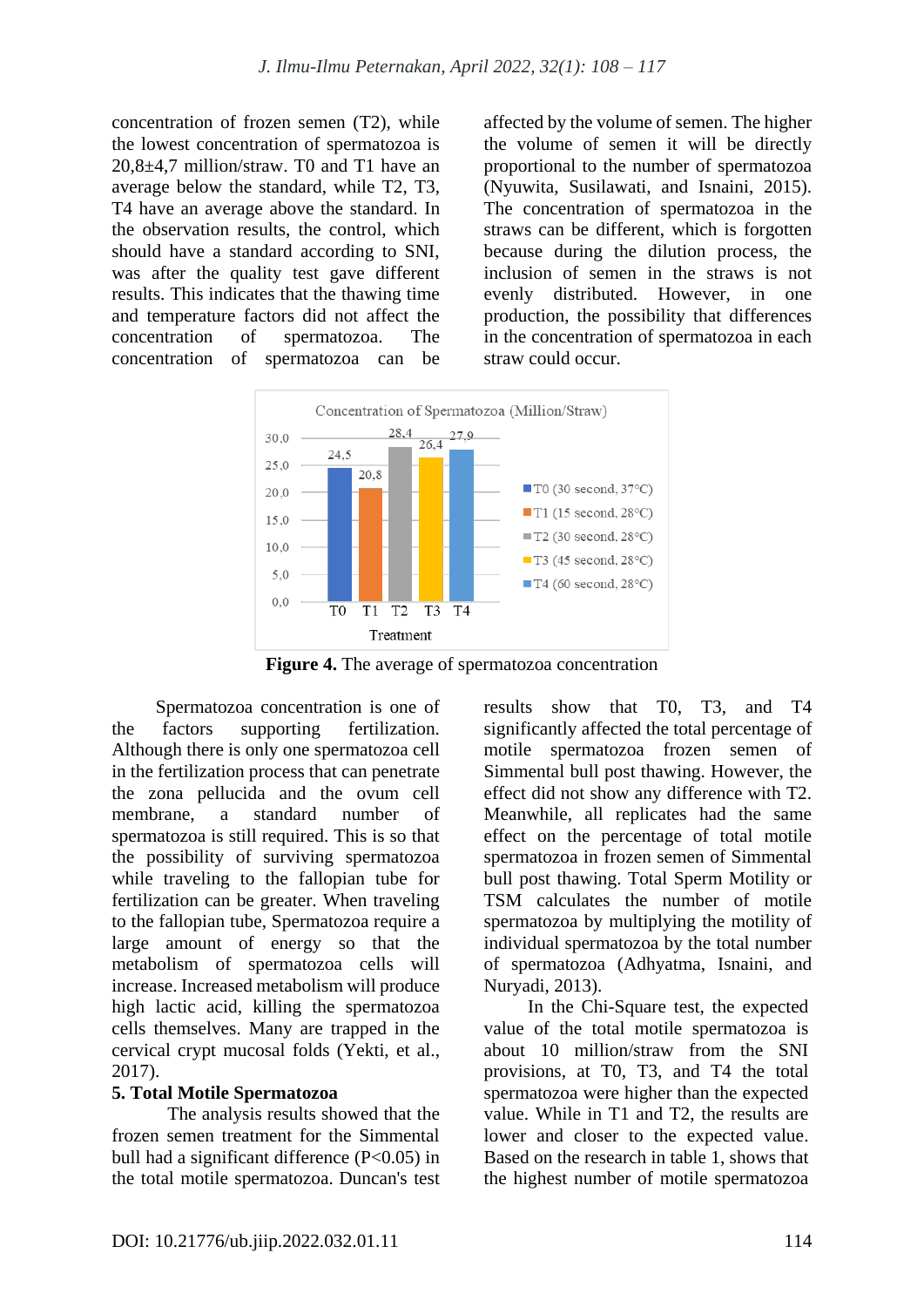in frozen semen of Simmental bull is 13.5±2.6 million/straw (T0), while the lowest total motile spermatozoa are 7.0±1.8 million/straw (T1).

The results of observations from picture 5 showed that the total frozen semen motile spermatozoa from T1 were not according with SNI because they were below 10 million/straw, while the total frozen motile spermatozoa from T0, T2, T3, T4 were according with SNI, which was above 10 million/straw. The number of motile spermatozoa was obtained by multiplying the motility of individual spermatozoa by the total number of spermatozoa (Adhyatma, Isnaini, and Nuryadi, 2013). Motility is strongly influenced by the length of time and temperature of thawing so that it also affects the number of motile spermatozoa in frozen semen after thawing.

The use of tap water with 45 seconds gave better results than the time variations in other treatments. This indicates that the number of spermatozoa moving forward is still above the minimum requirement for semen to be inseminated. This statement is supported by the opinion of Hanifi, Ihsan, and Susilawati (2016) who states that the calculation of the total motile spermatozoa is used for semen selection in artificial insemination. The higher the total motile spermatozoa, the better the semen quality. The number of motile spermatozoa can determine the chances of fertilization (Sugiarto et al, 2014).



**Figure 5.** The average of total motile spermatozoa

High motility and high concentration will be directly proportional to the total motile spermatozoa. In T1 the results of low motility only reached 33.4%±3.0%, and the concentration reached 20.8±4.7 million/ml, so the total motile spermatozoa were also low, which only reached 7.0±1.8 million/ml straw.

In contrast to T3 with motility reaching 50.8%±4.0% and spermatozoa concentration reaching 26.3±5.3 million/ml, high total motile spermatozoa reaching 13.4±3.1 million/straw. Even though the total motile spermatozoa in T3 was better than T1, T2, and T4, however the best quality was still using the appropriate temperature and length time according to SNI (T0).

## **CONCLUSIONS**

Thawing duration and temperature affect the motility and total motile spermatozoa but do not affect spermatozoa's viability, abnormality, and concentration. The quality of spermatozoa using tap water temperature of 28℃ for 45 seconds showed the best results, approaching the SNI standard with average individual motility of 50.8%, viability 65.8%, abnormalities 7.3%, concentration 26.4 million/straw, and total motile spermatozoa 13.4 million/straw.

## **ACKNOWLEDGMENT**

The author would like to thank LPPM UB through Research Grant Hibah Peneliti Pemula (HPP) with contract number 536.116.1/UN10.C10/PN/2021.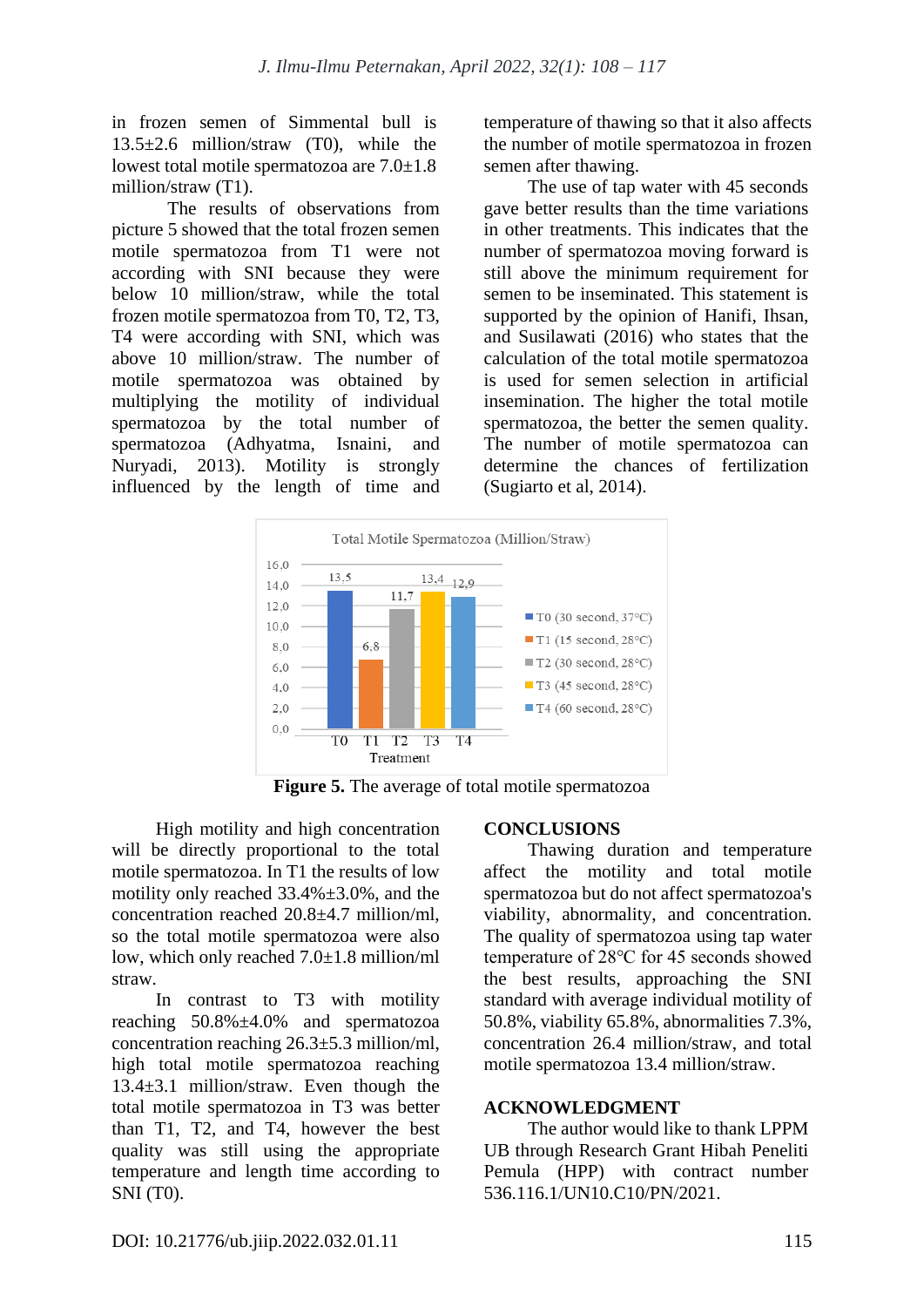# **REFERENCES**

- Adhyatma, M., Isnaini, N., & Nuryadi. (2013). Pengaruh bobot baand terhadap kualitas and kuantitas semen sapi simmental. *TERNAK TROPIKA Journal of Tropical Animal Production*, *14*(2), 53–62.
- Adnyani, N. L. A., Sumarandi, N. L. G., & Sarini, N. P. (2018). Pengaruh lama thawing pada uji kualitas semen beku sapi bali produksi UPT BIBD Baturiti sebelum didistribusikan. *Jurnal Peternakan Tropika*, *6*(3), 626–636.
- Badan Standarisasi Nasional. (2021). *Semen Beku Sapi*. BSN.
- Blegur, J., Nalley, W. M., & Hine, T. M. (2020). Pengaruh penambahan virgin coconut oil dalam pengencer tris kuning telur terhadap kualitas spermatozoa sapi Bali selama preservasi. *Jurnal Nukleus Peternakan*, *7*(2), 130–138.
- Das, Z., Hoque, M. N., Talukder, A. K., Hossain, M. K., Rahman, M. M., & Rahman, A. N. M. A. (2020). Morphological abnormalities of frozen-thawed bull sperm used in artificial insemination in Bangladesh. *Bangladesh Journal of Ecology*, *2*(2), 139–146.
- Fitrik, & Supartini, N. (2012). Pengaruh suhu and lama thawing terhadap kualitas spermatozoa kambing peranakan etawa. *Buana Sains*, *12*(1), 81–86.
- Garner, D. L., & Hafez, E. S. E. (2000). *Spermatozoa and Seminal Plasma in Reproduction in Farm Animals* (B. Hafez  $& E. S.$ . Hafez (eds.); 7th ed.). Blackwell Publishing Company.
- Hanifi, H., Ihsan, M., & Susilawati, T. (2016). Pengaruh lama ekuilibrasi pada proses pembekuan terhadap kualitas semen sapi wagyu menggunakan pengencer andromed. *TERNAK TROPIKA Journal of Tropical Animal Production*, *17*(1), 31–41. https://doi. org/10.21776/ub.jtapro.2016.017.01.4
- Mahendra, H. C., Samsudewa, D., & Ondho, Y. S. (2018). Evaluation of semen quality of buffalo frozen semen

produced by Artificial Insemination Center. *Journal of the Indonesian Tropical Animal Agriculture*, *43*(1), 26–34. https://doi.org/10.14710/jitaa. 43.1.26-34

- Nalley, W., Pratama, A., & Arifiantini, R. I. (2016). Pengujian motilitas and validitas konsentrasi spermatozoa semen beku dari salah satu Balai Inseminasi Buatan Daerah (BIBD) Indonesia. *Seminar Nasional Laboratorium Riset Terpadu*.
- Nugroho, Y., Susilawati, T., & Wahjuningsih, S. (2014). Kualitas Semen sapi limousin ncer cep-2 dengan penambahselama pendinginan menggunakan pengean berbagai konsentrasi kuning telur and sari buah jambu biji (Psidium guajava). *TERNAK TROPIKA Journal of Tropical Animal Production*, *15*(1), 31–42.
- Nyuwita, A., Susilawati, T., & Isnaini, N. (2015). Kualitas semen segar dan produksi semen beku sapi simmental pada umur yang berbeda. *TERNAK TROPIKA Journal of Tropical Animal Production*, *16*(1), 61–68. https://doi.o rg/10.21776/ub.jtapro.2015.016.01.10
- Prastika, Z., Susilowati, S., Agustono, B., Safitri, E., Fikri, F., & Prastiya, R. A. (2018). Motilitas dan viabilitas spermatozoa sapi rambon di Desa Kemiren Banyuwangi. *Jurnal Medik Veteriner*, *1*(2), 38–42. https://doi.org/ 10.20473/jmv.vol1.iss2.2018.38-42
- Ratnawati, D., Isnaini, N., & Susilawati, T. (2019). Factors affecting spermatozoa motility analysis using CASA. *Indonesian Bulletin of Animal and Veterinary Sciences*, *29*(3), 145–152. https://doi.org/10.14334/wartazoa.v29i 3.2012
- Rohmah, Q., Santoso, H., & Zayadi, H. (2020). Pengaruh kombinasi bahan pengencer air kelapa, kuning telur dan gliserol terhadap normalitas spermatozoa ikan mas (Cyprinus carpio L). *Jurnal SAINS ALAMI (Known Nature)*, *2*(2), 28–38. https://doi.org/10.33474/j.sa.v2i2.3739

Sades, A., Isnaeni, N., & Wahjuningsih, S.